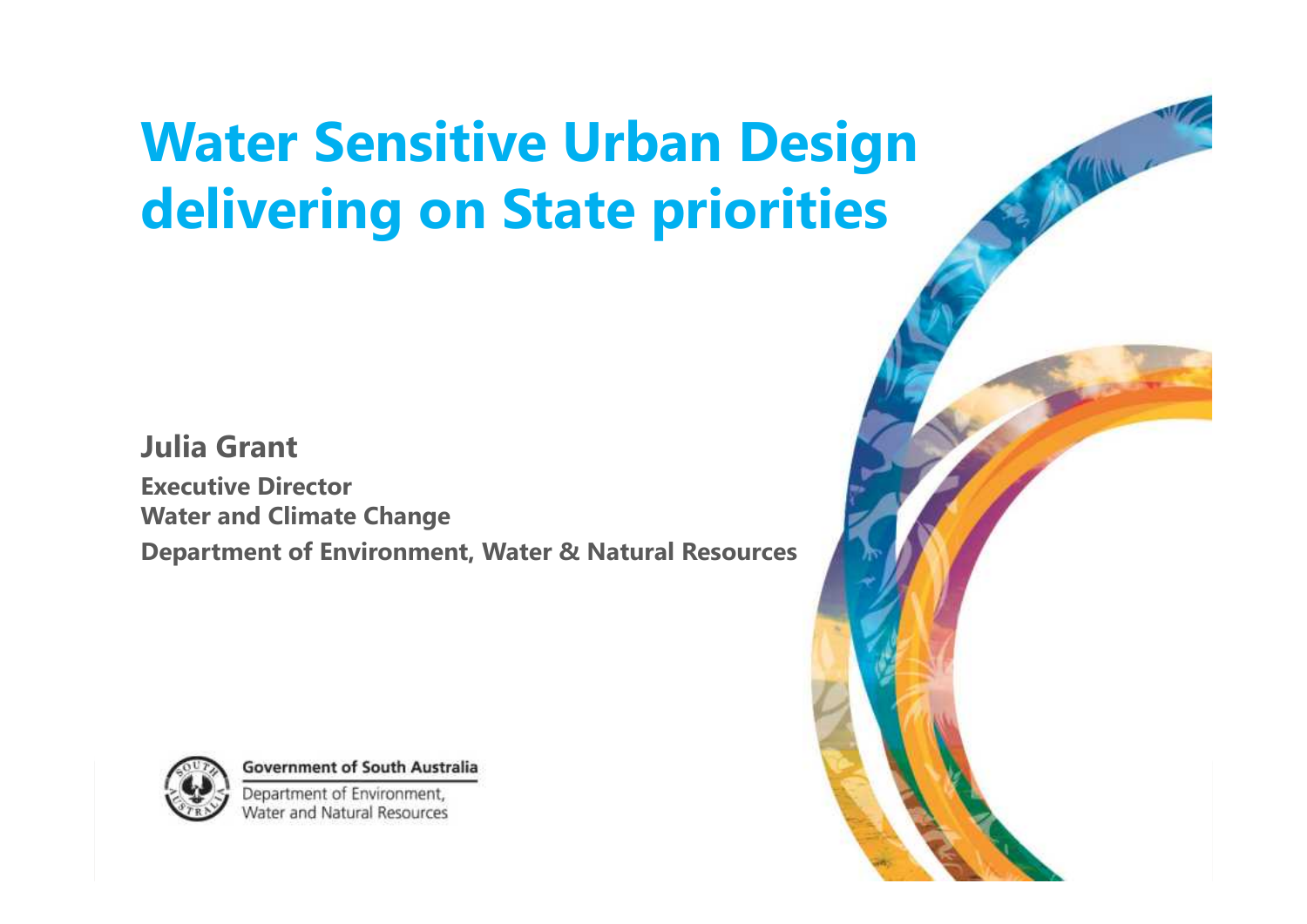### Water sensitive urban design

Creating more liveable and water sensitive cities in South Australia



- Released late 2013
- State-wide aim & application
- WSUD targets
	- Water conservation
	- Runoff quantity & quality
	- Integrated design
- State commitments (14 Actions)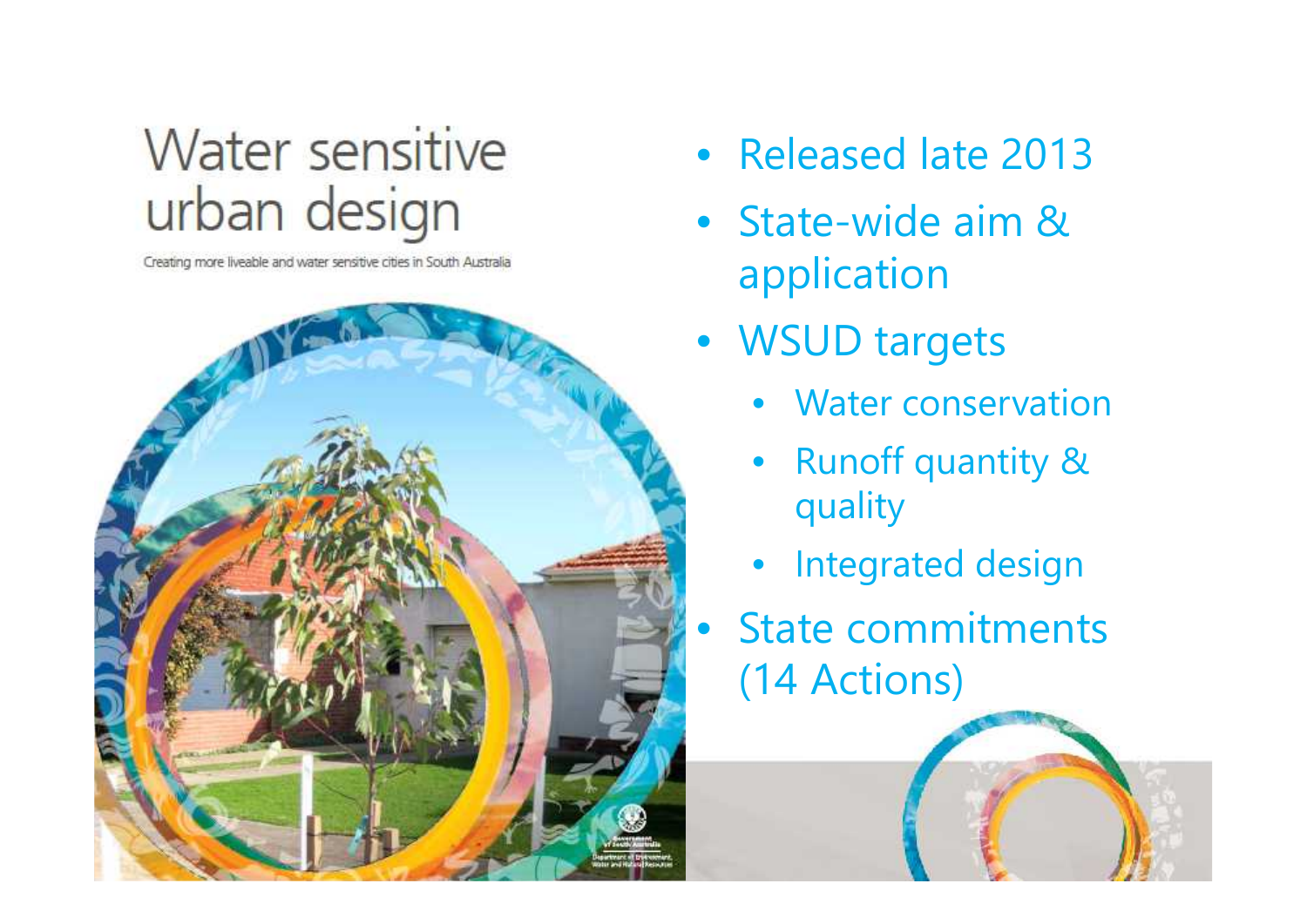### Strategic priorities' links, e.g.

- Climate Change Climate Change Strategy for SA & Carbon Neutral Adelaide
- Creating a vibrant city & Adelaide heart of a vibrant state
- An affordable place to live
- Safe communities, healthy neighbourhoods



**Government of South Australia** 

Department of Environment, Water and Natural Resources

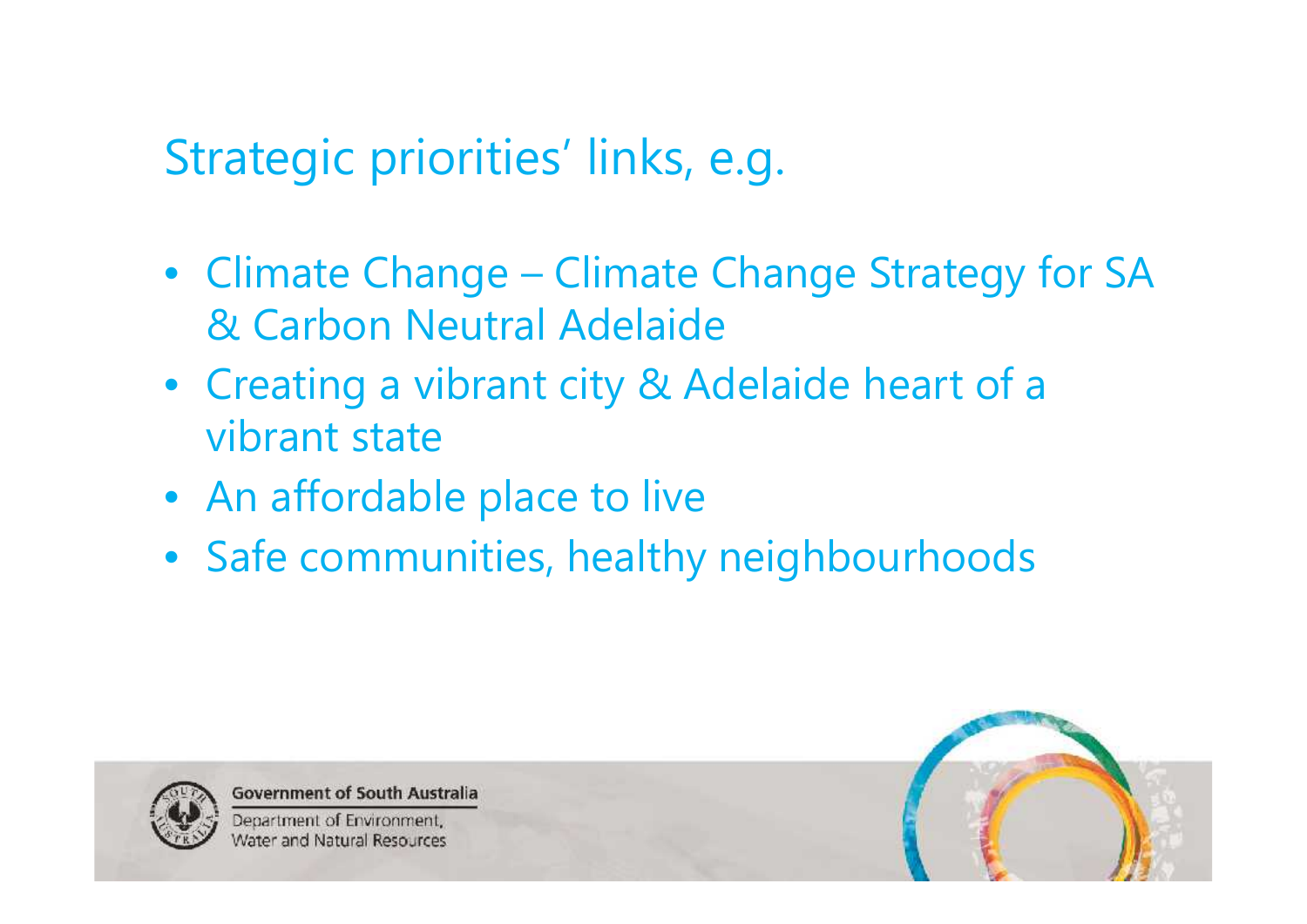## WSUD targets

- Evidence based
- Adopted targets address:
	- **water conservation**: demonstrate reasonable effort to apply best practice in residential, industrial, commercial, institutional, irrigated open space settings
	- **runoff quality**: reductions of 45% nitrogen, 60 total phosphorus, 80% suspended solids, 90% litter/gross pollutants compared to an untreated state
	- **runoff quality**: for waterway protection manage runoff for 1 year ARI even, for flood management no increase in peak flow for 5 and 100 year ARI events
	- **integrated design**: evidence that relevant stakeholders have been involved at appropriate stages of planning and design ; maximise contribution to green infrastructure and other relevant state, regional and local objectives



**Government of South Australia** 

Department of Environment, **Nater and Natural Resources** 

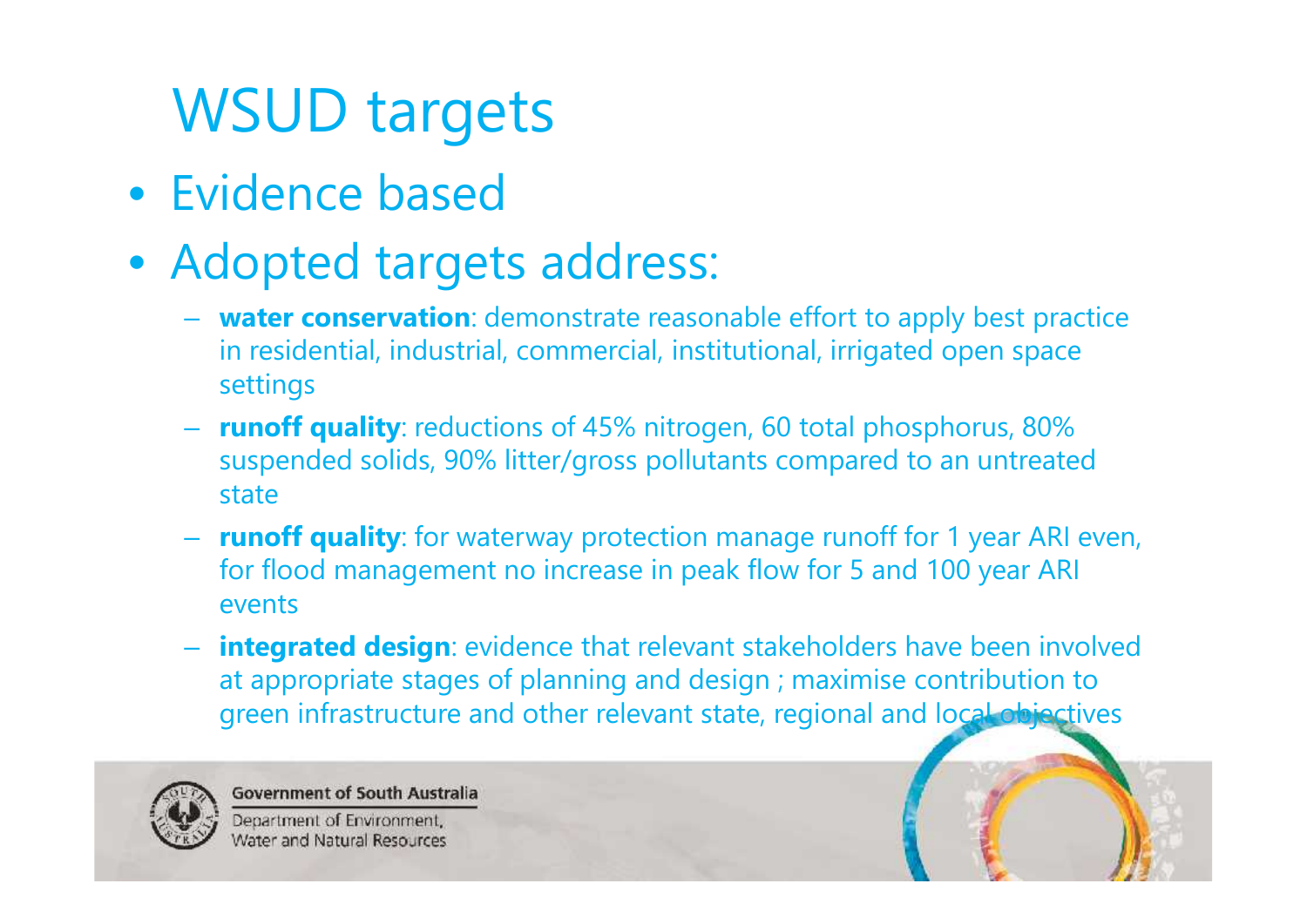# WSUD targets

- Base for demonstrating development consistency with policy's aim
- Allows locally relevant targets
- Recognises need for implementation guidance
- Policy implementation in consultation with stakeholders (via Water Sensitive SA to help identify stakeholders / stakeholder needs)



**Government of South Australia** 

Department of Environment **Nater and Natural Resources** 

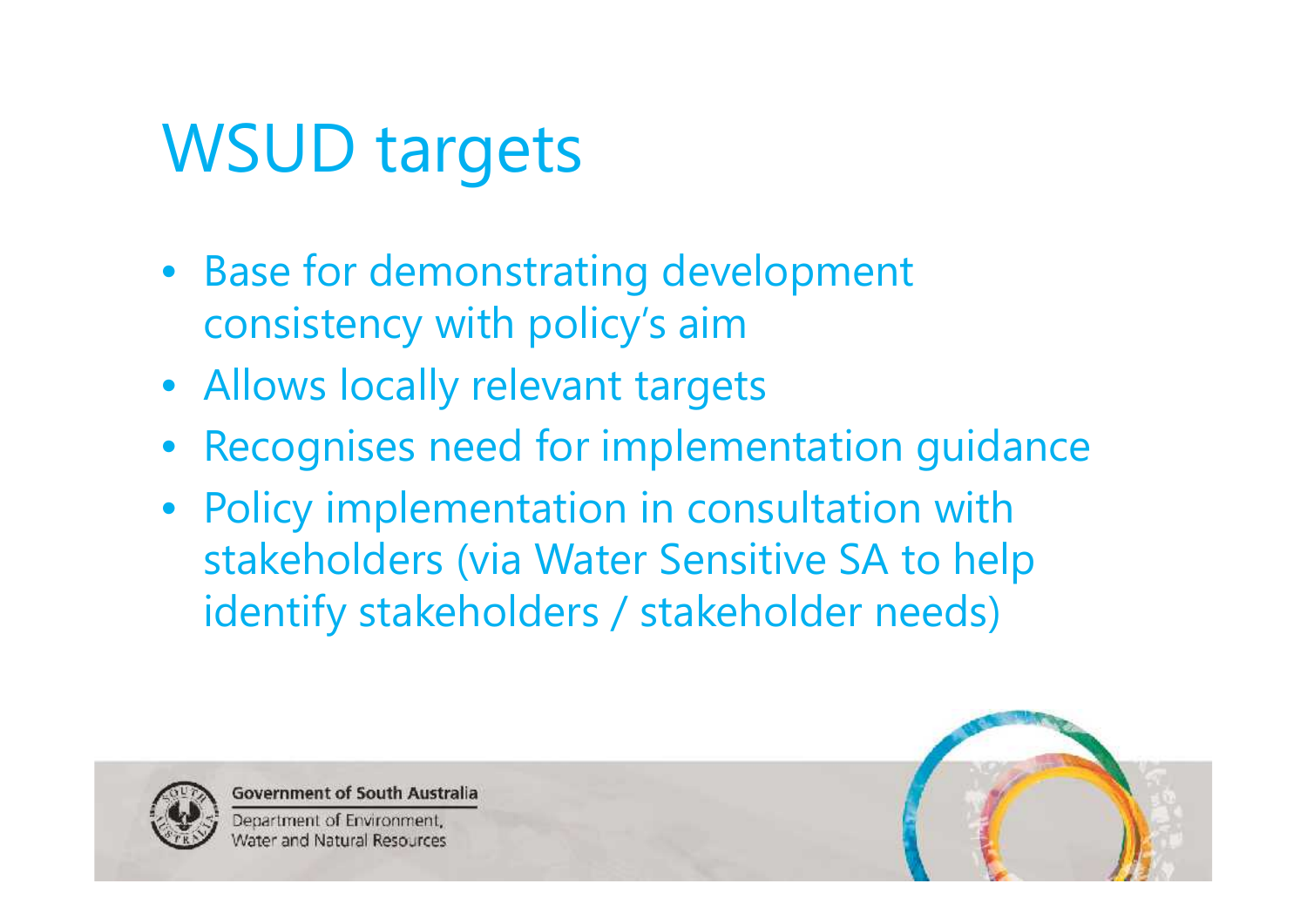# Key actions

- Adopt WSUD in State projects
- Strengthen WSUD in State planning system, incl. SAPPL
- WSUD capacity building program
- Research
- Stormwater management plan guidelines review
- Monitoring uptake



**Government of South Australia** 

Department of Environment, Water and Natural Resources

 Under way Under way

 Commenced Ongoing Committed

Under way

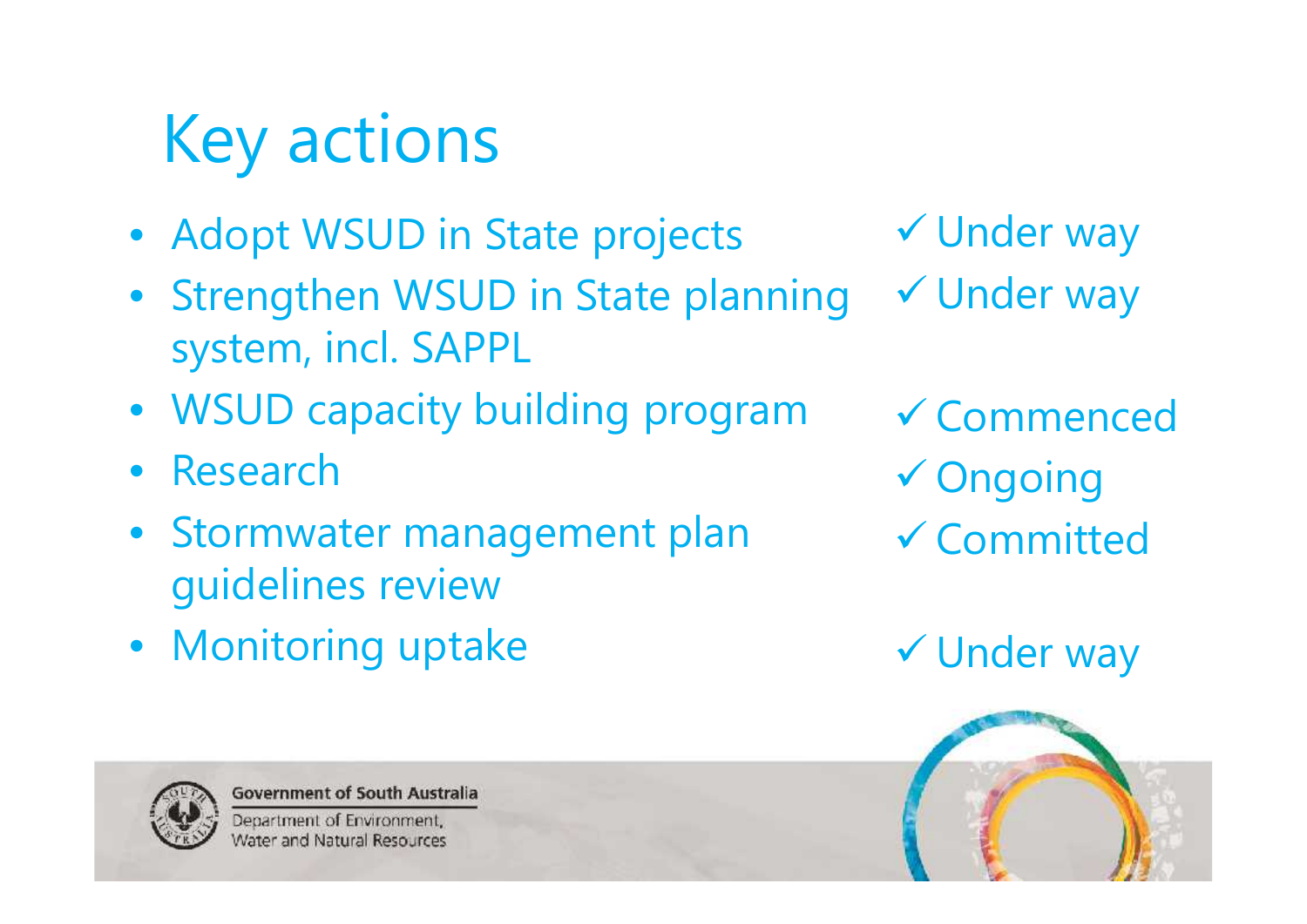*"We make our buildings and afterwards they make us."*

*Thoughtful integration of WSUD into our urban areas will deliver wide-ranging and significant benefits to current and future South Australians*



**Government of South Australia** 

Department of Environment, Water and Natural Resources